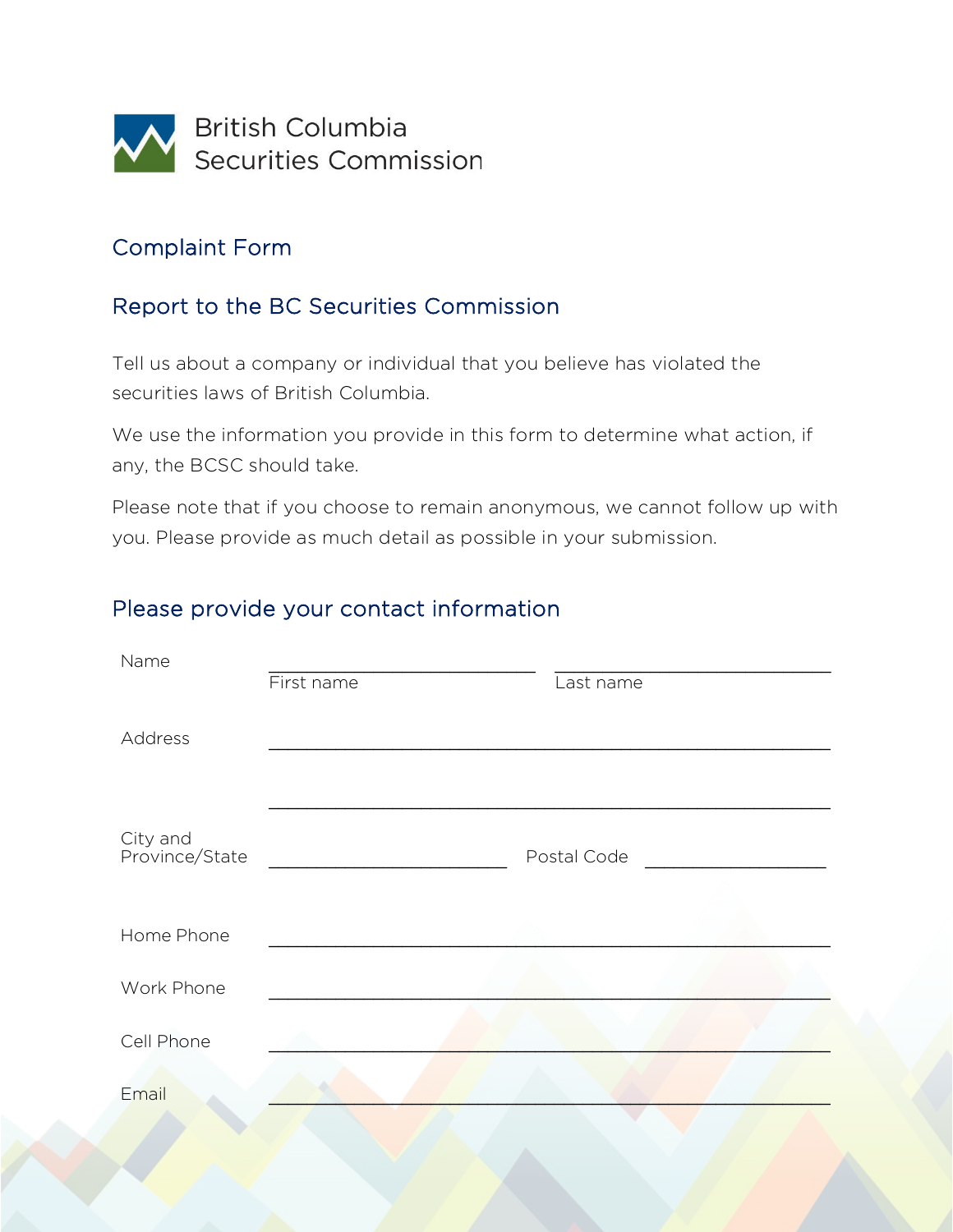#### Tell us about the company and/or individual you are concerned about

Give us as much information as you can. If you need more space, feel free to include another page.

| Company Name               |  |
|----------------------------|--|
|                            |  |
| Individual Name(s)         |  |
| Relationship to<br>Company |  |
|                            |  |
| Address                    |  |
|                            |  |
|                            |  |
| Phone number               |  |
|                            |  |
| Email                      |  |
|                            |  |
| Website URL                |  |
|                            |  |
| Social Media URL           |  |

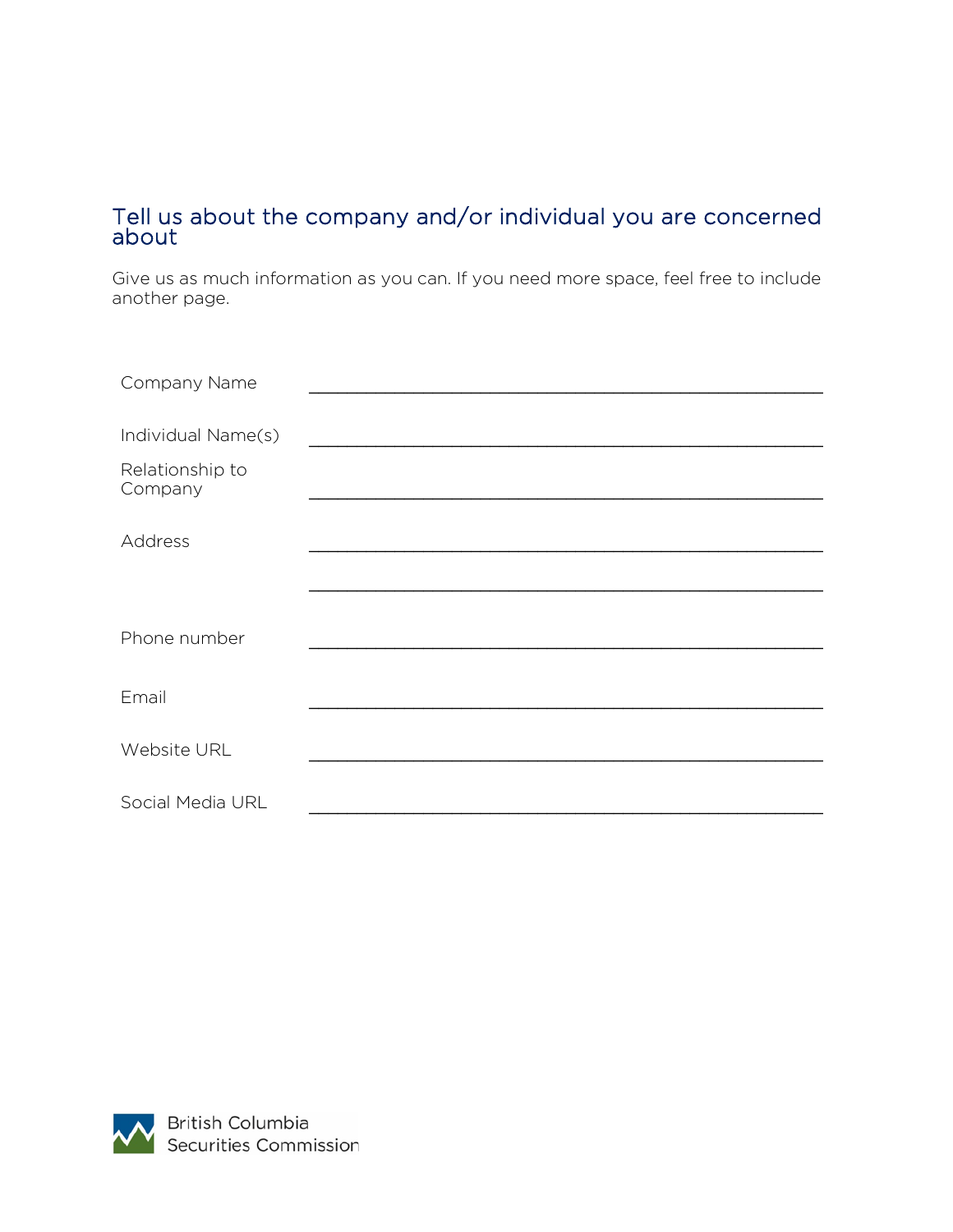# Tell us what happened

When did the events that led to your complaint take place? If you are unsure about the specific dates, use the "description" to estimate the approximate time frame.

\_\_\_\_\_\_\_\_\_\_\_\_\_\_\_\_\_\_\_\_\_\_\_\_\_\_\_\_\_\_\_\_\_\_\_\_\_\_\_\_\_\_\_\_\_\_\_\_\_\_\_\_\_\_\_\_\_\_\_\_\_\_\_\_\_\_\_\_\_\_\_\_\_\_\_

\_\_\_\_\_\_\_\_\_\_\_\_\_\_\_\_\_\_\_\_\_\_\_\_\_\_\_\_\_\_\_\_\_\_\_\_\_\_\_\_\_\_\_\_\_\_\_\_\_\_\_\_\_\_\_\_\_\_\_\_\_\_\_\_\_\_\_\_\_\_\_\_\_\_\_

\_\_\_\_\_\_\_\_\_\_\_\_\_\_\_\_\_\_\_\_\_\_\_\_\_\_\_\_\_\_\_\_\_\_\_\_\_\_\_\_\_\_\_\_\_\_\_\_\_\_\_\_\_\_\_\_\_\_\_\_\_\_\_\_\_\_\_\_\_\_\_\_\_\_\_

\_\_\_\_\_\_\_\_\_\_\_\_\_\_\_\_\_\_\_\_\_\_\_\_\_\_\_\_\_\_\_\_\_\_\_\_\_\_\_\_\_\_\_\_\_\_\_\_\_\_\_\_\_\_\_\_\_\_\_\_\_\_\_\_\_\_\_\_\_\_\_\_\_\_\_

From  $(yyyy/mm/dd)$ To  $(yyyy/mm/dd)$ 

Describe the events in the order they occurred:

If you have documents, emails, or websites supporting you complaint (for example, offering documentation, account statements, or subscription form) list them below. Please provide us with copies when you send in this complaint, and keep the original documents in a safe place.

\_\_\_\_\_\_\_\_\_\_\_\_\_\_\_\_\_\_\_\_\_\_\_\_\_\_\_\_\_\_\_\_\_\_\_\_\_\_\_\_\_\_\_\_\_\_\_\_\_\_\_\_\_\_\_\_\_\_\_\_\_\_\_\_\_\_\_\_\_\_\_\_\_\_\_

\_\_\_\_\_\_\_\_\_\_\_\_\_\_\_\_\_\_\_\_\_\_\_\_\_\_\_\_\_\_\_\_\_\_\_\_\_\_\_\_\_\_\_\_\_\_\_\_\_\_\_\_\_\_\_\_\_\_\_\_\_\_\_\_\_\_\_\_\_\_\_\_\_\_\_

\_\_\_\_\_\_\_\_\_\_\_\_\_\_\_\_\_\_\_\_\_\_\_\_\_\_\_\_\_\_\_\_\_\_\_\_\_\_\_\_\_\_\_\_\_\_\_\_\_\_\_\_\_\_\_\_\_\_\_\_\_\_\_\_\_\_\_\_\_\_\_\_\_\_\_

\_\_\_\_\_\_\_\_\_\_\_\_\_\_\_\_\_\_\_\_\_\_\_\_\_\_\_\_\_\_\_\_\_\_\_\_\_\_\_\_\_\_\_\_\_\_\_\_\_\_\_\_\_\_\_\_\_\_\_\_\_\_\_\_\_\_\_\_\_\_\_\_\_\_**\_**

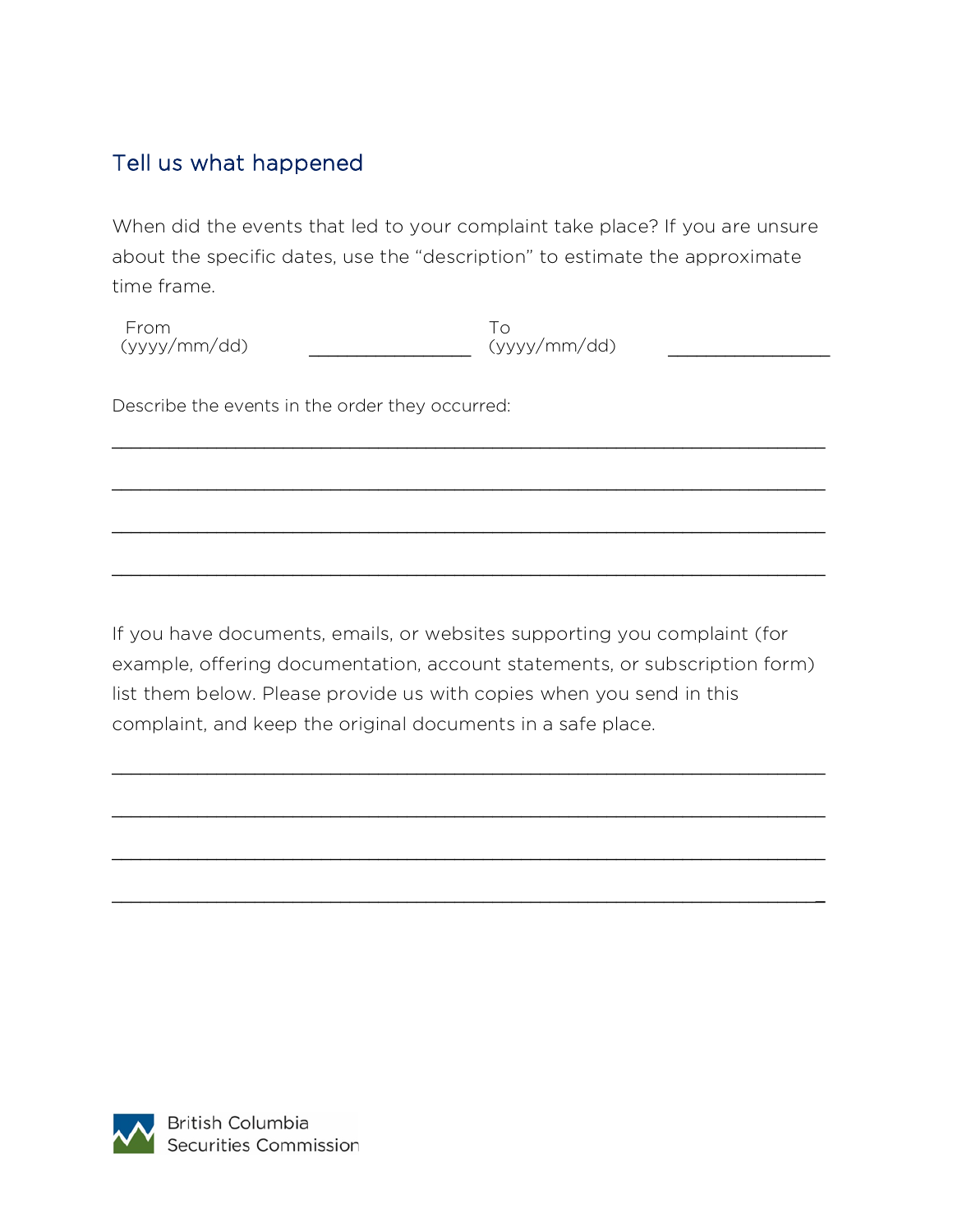# Solicitation Method / Platform (place an 'x' for all that apply, if applicable)

If your complaint involves a solicitation, promotion or other communication, please indicate the method/platform used:

|                   | Boiler room /<br>cold call | Twitter         | Newspaper                    |
|-------------------|----------------------------|-----------------|------------------------------|
|                   | Social Media               | LinkedIn        | Email spam                   |
|                   | Facebook                   | Craigslist      | Text spam                    |
|                   | WeChat                     | Kijiji          | Regular mail /<br>flyer      |
|                   | Instagram                  | Reddit          | N/A                          |
|                   | TikTok                     | Google<br>popup | Other<br>(describe<br>below) |
| Other information |                            |                 |                              |

\_\_\_\_\_\_\_\_\_\_\_\_\_\_\_\_\_\_\_\_\_\_\_\_\_\_\_\_\_\_\_\_\_\_\_\_\_\_\_\_\_\_\_\_\_\_\_\_\_\_\_\_\_\_\_\_\_\_\_\_\_\_\_\_\_\_\_\_\_\_\_\_\_

\_\_\_\_\_\_\_\_\_\_\_\_\_\_\_\_\_\_\_\_\_\_\_\_\_\_\_\_\_\_\_\_\_\_\_\_\_\_\_\_\_\_\_\_\_\_\_\_\_\_\_\_\_\_\_\_\_\_\_\_\_\_\_\_\_\_\_\_\_\_\_\_\_

\_\_\_\_\_\_\_\_\_\_\_\_\_\_\_\_\_\_\_\_\_\_\_\_\_\_\_\_\_\_\_\_\_\_\_\_\_\_\_\_\_\_\_\_\_\_\_\_\_\_\_\_\_\_\_\_\_\_\_\_\_\_\_\_\_\_\_\_\_\_\_\_\_

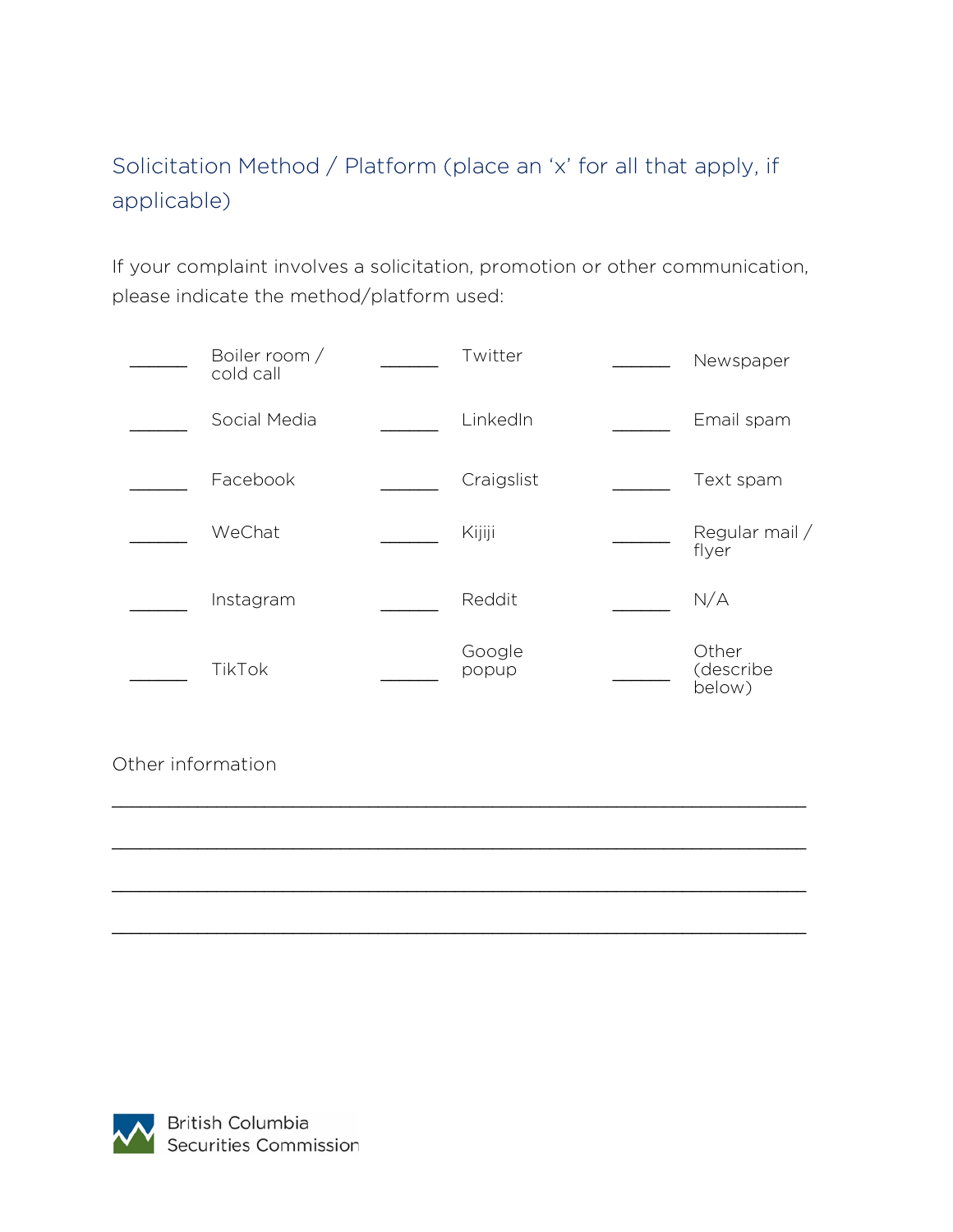# Who have you contacted about this matter? (place an 'x' for all that apply, if applicable)

|                   | The company                                                                |
|-------------------|----------------------------------------------------------------------------|
|                   | The individual(s)                                                          |
|                   | Financial institution (please describe below)                              |
|                   | Investment Industry Regulatory Organization of Canada (IIROC)              |
|                   | Mutual Fund Dealers Association of Canada (MFDA)                           |
|                   | The individual(s)                                                          |
|                   | Other provincial or territory securities regulator (please describe below) |
|                   | Ombudsman for Banking Services and Investments (OBSI)                      |
|                   | Police (please describe below)                                             |
|                   | Other (describe below)                                                     |
| Other information |                                                                            |

\_\_\_\_\_\_\_\_\_\_\_\_\_\_\_\_\_\_\_\_\_\_\_\_\_\_\_\_\_\_\_\_\_\_\_\_\_\_\_\_\_\_\_\_\_\_\_\_\_\_\_\_\_\_\_\_\_\_\_\_\_\_\_\_\_\_\_\_\_\_\_\_\_

\_\_\_\_\_\_\_\_\_\_\_\_\_\_\_\_\_\_\_\_\_\_\_\_\_\_\_\_\_\_\_\_\_\_\_\_\_\_\_\_\_\_\_\_\_\_\_\_\_\_\_\_\_\_\_\_\_\_\_\_\_\_\_\_\_\_\_\_\_\_\_\_\_

\_\_\_\_\_\_\_\_\_\_\_\_\_\_\_\_\_\_\_\_\_\_\_\_\_\_\_\_\_\_\_\_\_\_\_\_\_\_\_\_\_\_\_\_\_\_\_\_\_\_\_\_\_\_\_\_\_\_\_\_\_\_\_\_\_\_\_\_\_\_\_\_\_

\_\_\_\_\_\_\_\_\_\_\_\_\_\_\_\_\_\_\_\_\_\_\_\_\_\_\_\_\_\_\_\_\_\_\_\_\_\_\_\_\_\_\_\_\_\_\_\_\_\_\_\_\_\_\_\_\_\_\_\_\_\_\_\_\_\_\_\_\_\_\_\_\_

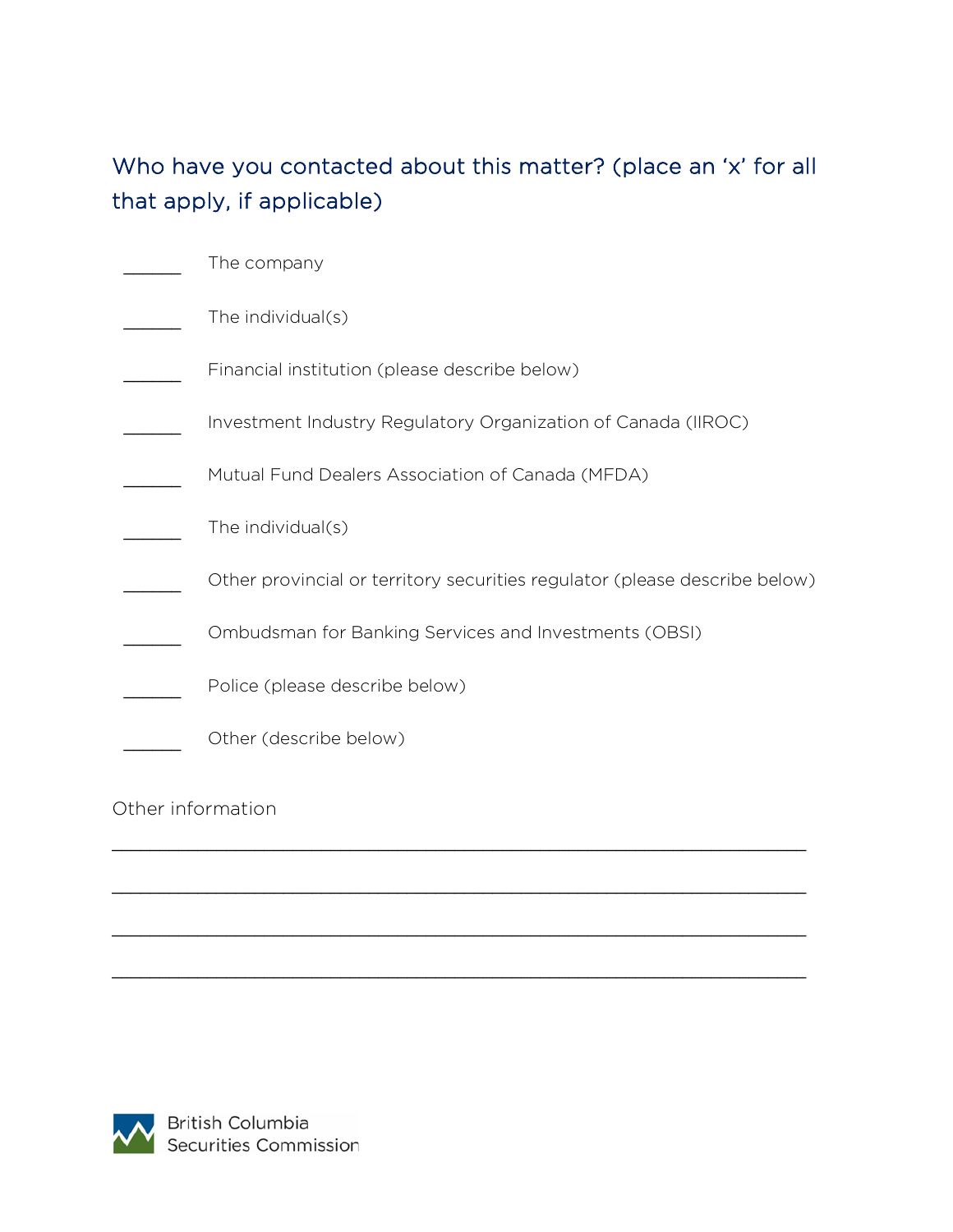Legal action taken (if applicable)

Other investors involved (if applicable)

Thank you for telling us about your complaint.